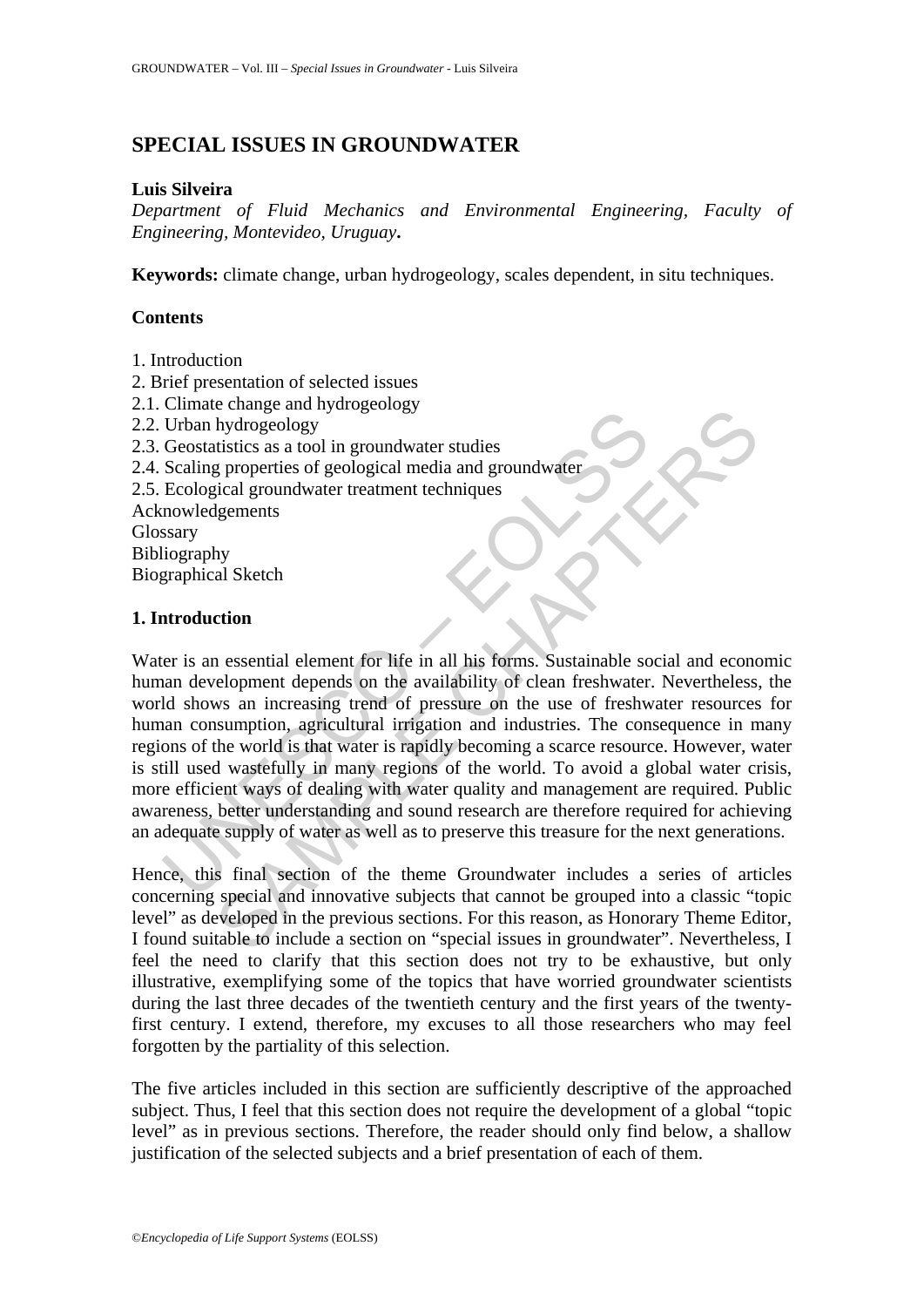## **2. Brief presentation of selected issues**

## **2.1. Climate change and hydrogeology**

egional groundwater resources. Thus, the contribution of H. A.<br>effects of climate change on regional groundwater processes, the inability to resolve accurately the consequences of c<br>rologic fluxes constitutes the main sour groundwater resources. Thus, the contribution of H. A. Loaiciga discussed of climate change on regional groundwater processes, taking into accountability to resolve accurately the consequences of climate change fluxes cons Climate change or global warming has been the subject of worldwide research since the last decades of the twentieth century. Studies focus on present, future, and past climates as well as on the links between different ecosystems and climate, and assessment of the impacts of climate-change scenarios and/or climate variability on water, food, and energy resources. Particularly, the hydrologist must resolve climate change in terms of precipitation, evapotranspiration, infiltration and recharge, and runoff changes at the relevant spatial scales, as well as water quality. Principal climate change impacts related to groundwater are those potential impacts of climate change that may significantly affect communities and the environment due to their effects on the quality and quantity of regional groundwater resources. Thus, the contribution of H. A. Loaiciga discusses the effects of climate change on regional groundwater processes, taking into account that the inability to resolve accurately the consequences of climate change on hydrologic fluxes constitutes the main source of uncertainty in any study of climatechange/hydrologic interactions. The focus is on regional aquifer systems, and on the methods to link large-scale climate-change processes to groundwater recharge and to simulate groundwater flow and solute transport in a warmer climate. Uncertainties associated with climate-change scenarios are discussed. The author provides a critical analysis of the state-of-the-art in the analysis of climate change and its hydrologic consequences, and highlights the associated limitations. Finally, an example about the Edwards aquifer system in Texas, USA, illustrates a specific procedure and the existing capabilities to assess the potential impacts of a warming climate on regional-scale aquifer systems.

## **2.2. Urban hydrogeology**

The increase in overall population and the demographic flow from rural environments to urban centers during the twentieth century resulted in high percentage of world population living in cities (e.g. 60 cities over 5 million and a few of them in the range 15 to 20 million inhabitant, and 3500 million inhabitant occupying less than 1% of the Earth surface). The critical issue of supplying water to these large metropolitan areas, the exploitation of urban groundwater and sound management of global water resources are the focus of the contribution of X. Sanchez-Vila. Groundwater is often neglected, either due to cultural or technical reasons. Nevertheless, groundwater has a number of characteristics that make it an alternative source favorable to exploitation for particular uses in cities, reducing the amount of water diverted from locations quite far away. Therefore, his article analyses the particularities of hydrogeology in urban areas, including environmental, social and economic aspects. The effects of urbanization on availability and quality of groundwater resources are summarized as well as the importance of temporal and spatial scales compared with hydrogeological studies in rural environments. Urban hydrogeology is revealing itself as an emerging field requiring research to examine the water supply systems of large cities in order to improve understanding of the issues at stake and to develop fresh strategies, policies and tools for sustainable management of water resources in urban centers.